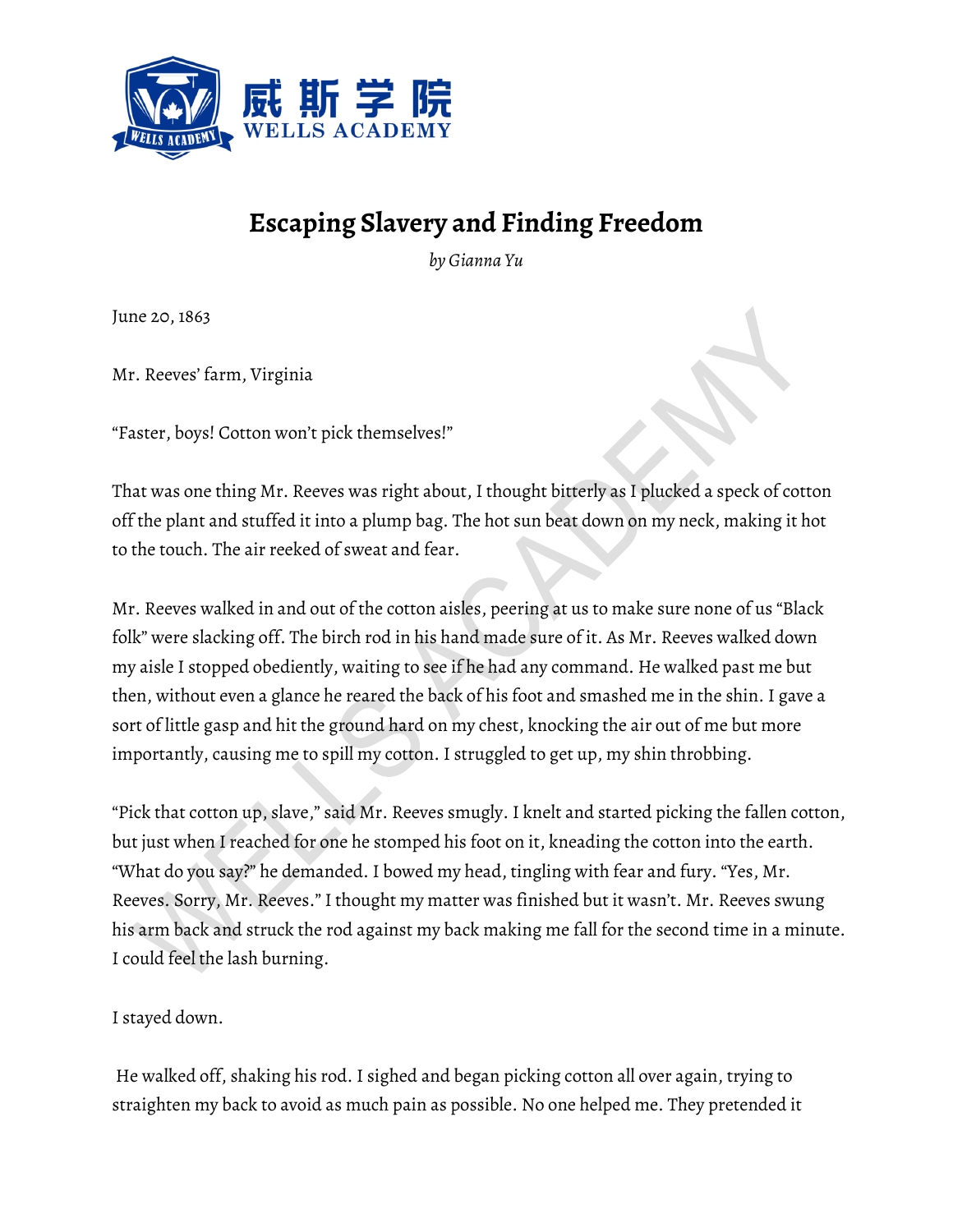

didn't happen, avoiding my eyes and focusing on their own bags. It was better to pretend nothing was there than to acknowledge the horror in our lives.

When the dinner bell rang we all walked to the side of the old barn where Mr. Reeves' son was waiting with our meal. I met up with my younger sister, Jillian. Call her Jillian, Jilly, Jellybean, whatever. She didn't mind. Jilly worked with other children around her age feeding the animals. I wished I could stay in the shade take care of animals. "Was Mr. Reeks mean to you again, Nicky?" My younger sister asked worriedly. I patted her head. "He's mean to everyone. Don't call him that. If he ever heard you…" I let the threat hang in the air between us. She shook it off quickly. "He'll never hear me." I shook my head, sighing at the same time. "Just you wait, Jellybean." I quickened my pace. "Let's go! We have to get to the front!" She tried keeping up with me but it was no use even for my sore back, the line already dispersed. They'd handed out all the food Mr. Reeves could (or wanted) for today.

Both of us sighed simultaneously. "There's always next time, Jelly."

Someone cuffed me on the side of my head. I turned around. It was our older brother, Glen. He was holding a potato in his hands. "There's also no time if you're slacking all day!" "Glen!" I said, relieved. He'd share food with us. "How'd you get off duty so fast?" Glen's job was training the animals and not feeding them but gearing them, such as getting new saddles from the merchants, attaching new horseshoes, etc. It was pretty dangerous and exhausting.

Compared to Glen my job was picking cotton and enduring heat was for babies. Glen raised the top of his shirt where there was a large red bruise over his ribs. Jilly gasped, hurrying forward to examine it. Glen hugged her, then slapped me on the shoulder. "When I was trying to change horseshoes on Sal, the dumb thing kicked me, and then-" Now he turned around so I could see two large strokes parallel from each other on his back. "-that's from Reeks himself, for damaging Sal's hooves."

I shook my head. "He'll kill you one day."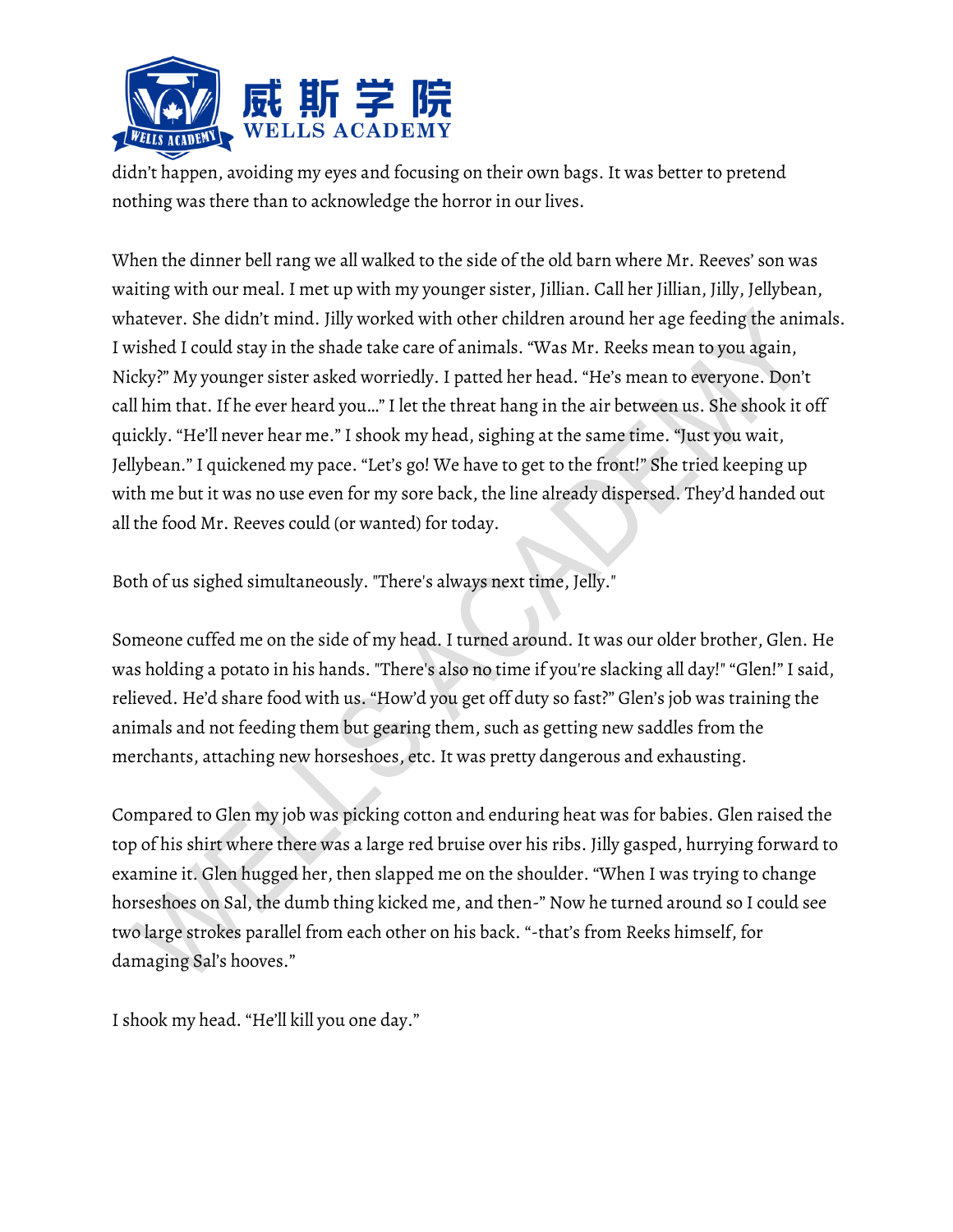

I hadn't meant for it to come out so harshly. I'd only meant for it to be a warning. Glen's smiled faltered but then he was smiling again. "Don't worry, I'll never let him hurt you" I waited. He coughed. "Too badly. Besides, the Union might save us, you know."

I couldn't resist a small smirk. "I'll wait for that day."

For the past few years the Union states were abolishing slavery and they were willing to fight for that. I was grateful for the Union for doing that. Slavery was wrong. It pitted human over human, not that we were any less than human. We'd heard tales of the Union taking over operations including slaves and we were hoping we might be one of the few rescued.

But this talk was in hushed whispers and hope, what did we have of them coming true?

We sat down together in the shade of one of the trees. Glen let us eat most of his potato but we made him eat some of it. In the center, the potato was slightly stiff but it was better than eating a raw potato by far. Jilly put her head down on Glen's lap and I leaned against Glen's shoulder, letting a moment's rest. We were soon joined by Scratch, another slave working in the same area as Glen. He was a nice person. I waved to him, but I really wanted to rest. I ached. End of story. Every day I got up to pick cotton. I wished for a change.

I slept with the other slaves in the broken barn beside the Reeves' house. I couldn't sleep, but that was normal. I was tangled with other people and I couldn't do anything, much less sleep. I was in this deep stupor of thinking when the shouting started. Many of the other slaves had also woken up, but when I heard gunshots, I immediately huddled down, hands over my head. Scratch, who had been beside me got up and went around the barn to take a look.

I waited for more gunshots, waited for the sound of Scratch's body hitting the floor, the sound of death. I was literally shaking.

I thought we were all going to die until I heard a voice, "It's all right, everyone." Obviously, no one came out just yet, until Scratch yelled, "I'm still alive, you mules!" Only then did we timidly peek out the barn.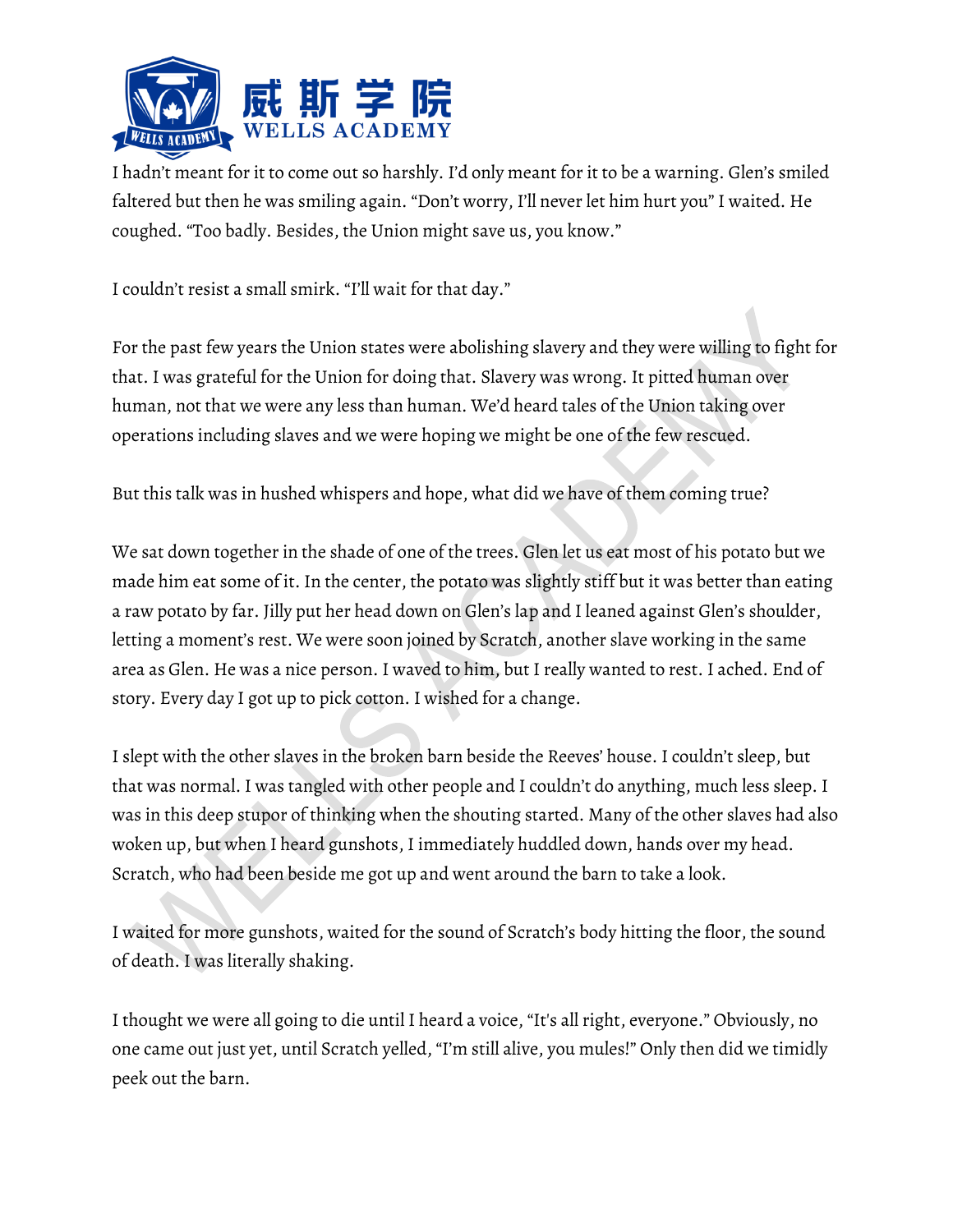

There was Scratch, unharmed and smiling, there was a group of white men in blue uniforms and blue hats that carried rifles, there was Mr. Reeves, lying on the ground, there was a red liquid seeping from his chest…

## He was dead.

I looked away, gagging. Even though I'd thought of it, I'd never wanted to see Mr. Reeves shot down in cold blood. I looked for Jilly. I didn't want her to see this. I found her in the sheds behind the animal pens where all the other children were. "Come out" I beckoned. "It's safe. There are Union soldiers out there!" I didn't mention the body.

Soon the entire slave population of Mr. Reeves' was outside in the stark of night looking at the soldiers. One of them came forward, slightly shorter than the rest, a bit skinnier than the rest. "My name is Private Noah Sunderland and we are from West Virginia. We are to take you to our camp, where your occupations are to be decided. Please, come. It is less than an hours' walk."

Glen walked forward. I dashed to his side, Jilly in tow. "Thank you for freeing us" he began, "I was wondering, could the old and the young take the horses? That way we would cut time faster, sirs" I could tell Glen was trying to act brave but I could see through him. The way his jaw clenched and his eyes bugged out. Private Sunderland seemed surprised but he nodded. "Take your horses, your food! All of this is yours now. Tonight and forever on, you are free men!"

## We cheered.

"But," he continued, "there is a battle coming along, the battle of Gettysburg. We need men and supplies. Who will assist?" More than half of the slaves including me raised their hands and said "Aye!" We got all the horses and then we all left, assisting or not. Everyone would walk to the camp and then move on to the North, where there would be jobs for Blacks.

I raised my hand and cheered for the Union, for the new life they gave us and most importantly, freedom. A chance to fight for what was right.